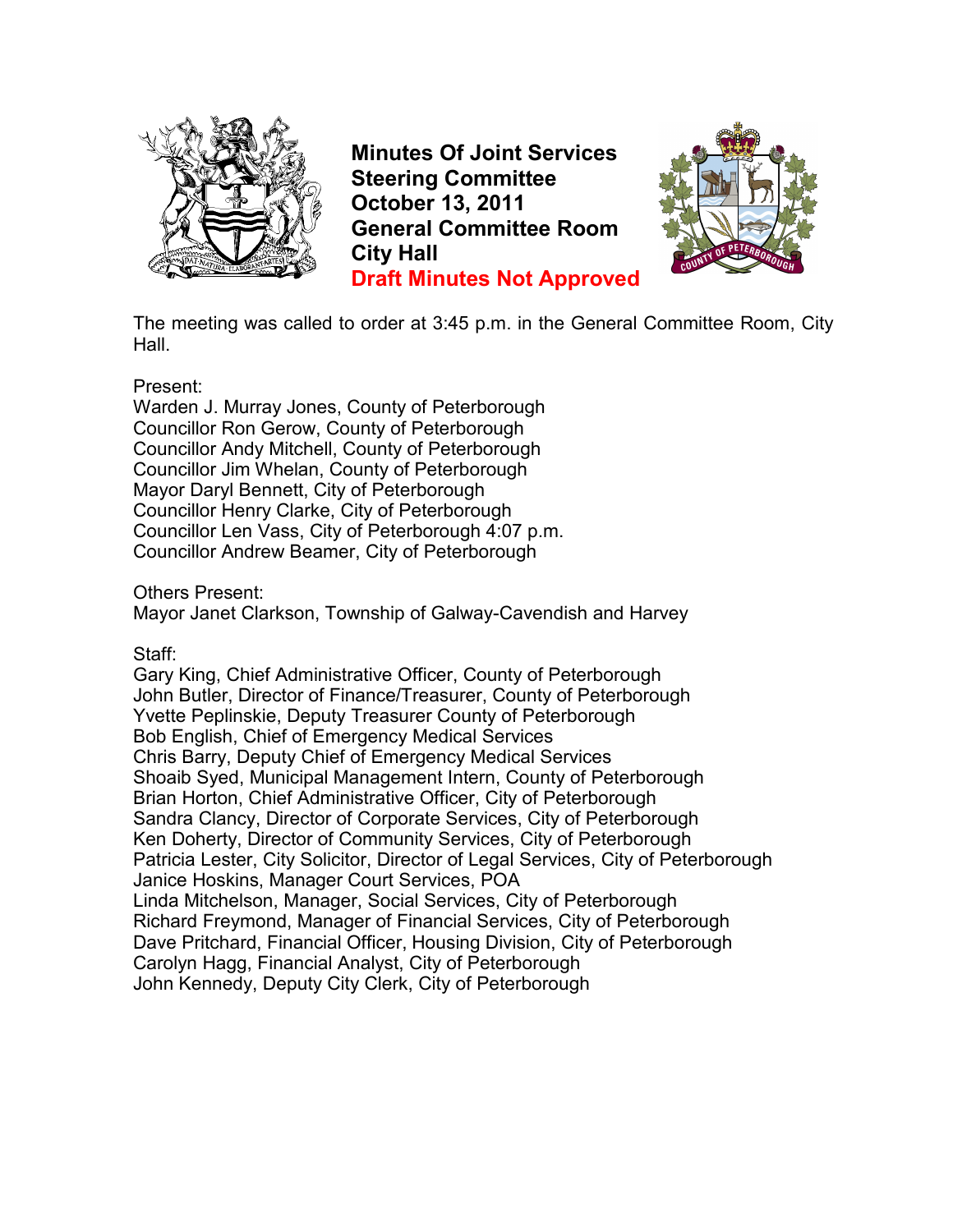Moved by Councillor Clarke, seconded by Councillor Whelan

## **That Committee move into closed session to discuss two items under Section 239(2)(a) The Security Of The Property Of The Municipality Or Local Board.**

"CARRIED"

Mayor Bennett left the room at 3:46 p.m. and returned at 4:06 p.m.

Councillor Mitchell left the room at 4:06 p.m. and returned at 4:15 p.m.

Moved by Warden Jones, seconded by Mayor Bennett

# **That Committee move into open session at 4:15 p.m.**

"CARRIED"

# **Minutes of the Meeting of June 9, 2011**

Moved by Mayor Bennett, seconded by Councillor Whelan

# **That the minutes of the meeting of June 9, 2011, be approved.**

"CARRIED"

# **Disclosure of Interest**

Councillor Mitchell declared an interest in item 9, due to his connection with the Greater Peterborough Innovation Cluster.

## **Minutes for Information from the Affordable Housing Action Committee**

None at this time.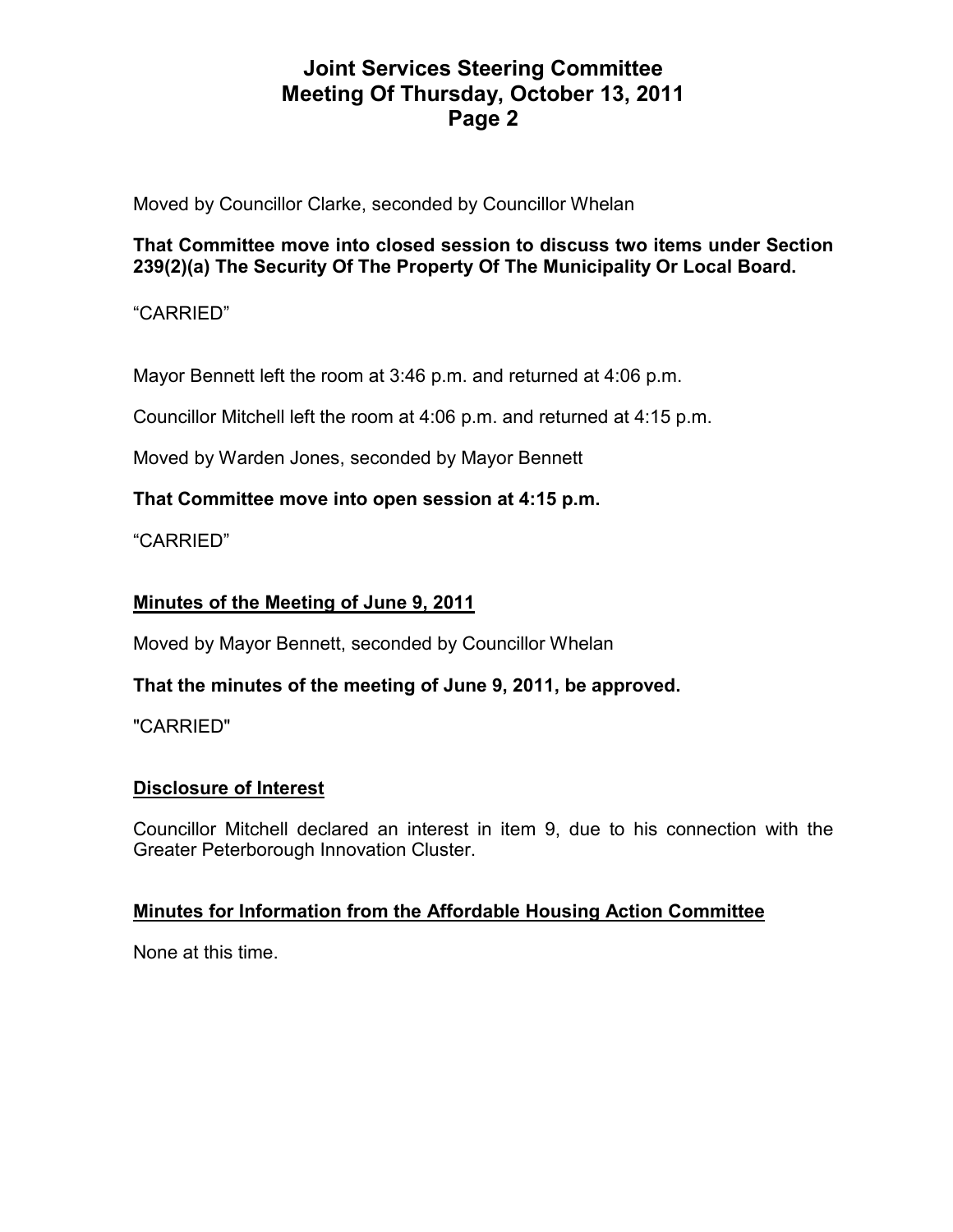### **Report PLHDJSSC11-02 Housing is Fundamental 2011 - Information Report Malcolm Hunt, Director of Planning and Development Services City of Peterborough**

Moved by Councillor Clarke, seconded by Councillor Whelan

**That Joint Services Steering Committee approve the recommendation outlined in Report PLHDJSSC11-02 dated October 13, 2011, of the Director of Planning and Development Services, as follows:** 

**That the report** *"Housing is Fundamental 2011"* **of the Affordable Housing Action Committee (AHAC) be received for information.** 

"CARRIED"

#### **Report CSSSJSSC11-007 Community Information and Referral Services - 211 Ken Doherty, Director of Community Services, City of Peterborough**

Lisa Smith, United Way, made a presentation.

Moved by Councillor Whelan, seconded by Councillor Clarke

**That the Joint Services Steering Committee endorse the recommendation outlined in Report CSSSJSSC11-007 dated October 13, 2011 of the Director of Community Services, as follows:** 

**That Report CSSSJSSC11-007 and the presentation from the United Way be received for information.**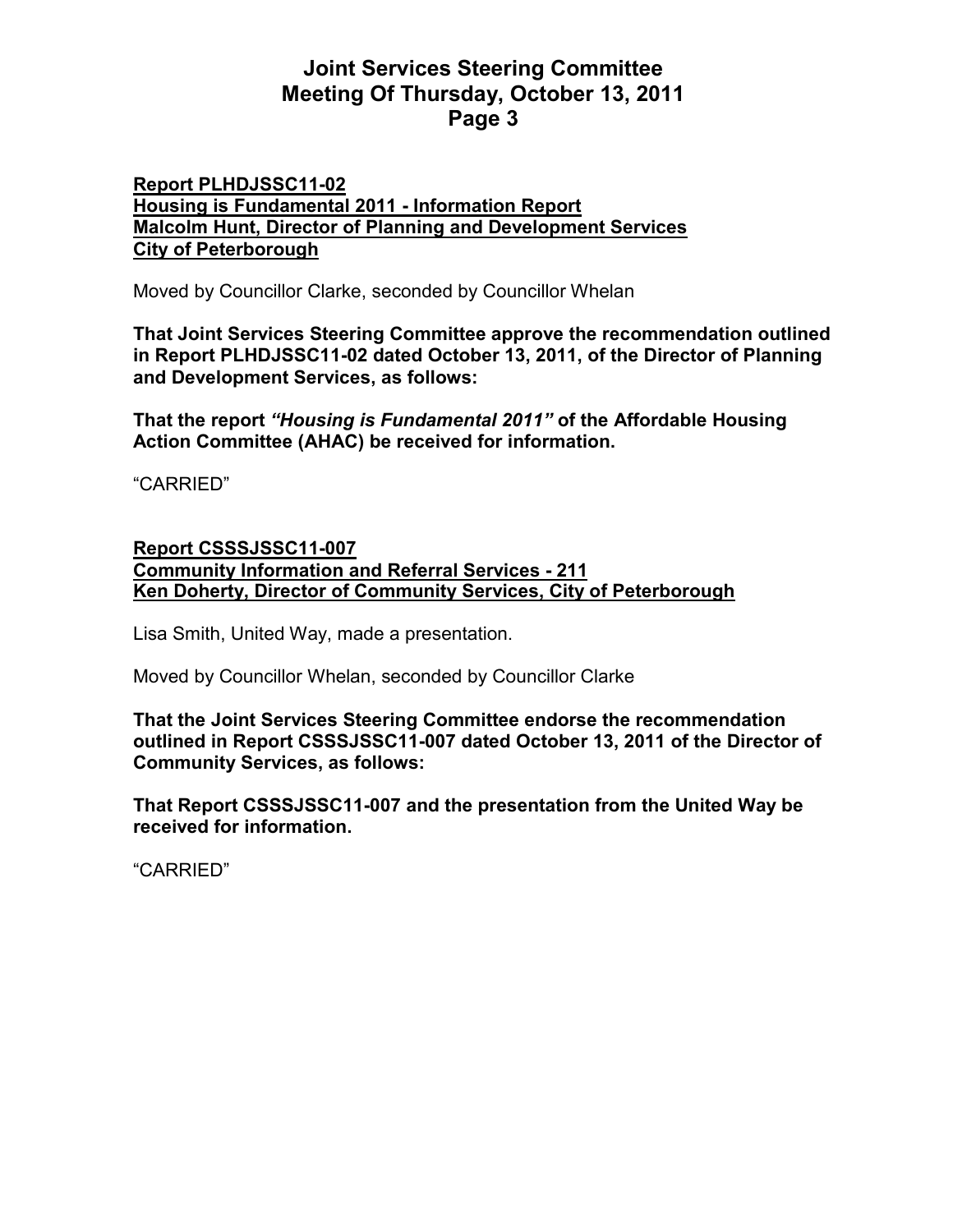### **Report CPFSJSSC11-001 POA, Social Services and Social Housing Draft 2012 Budgets Sandra Clancy, Director of Corporate Services, City of Peterborough**

Moved by Councillor Clarke, seconded by Councillor Whelan

**That the Joint Services Steering Committee approve the recommendation outlined in report CPFSJSSC11-001, dated October 13, 2011, of the Director of Corporate Services, as follows:** 

**That the Joint Services Steering Committee endorse the draft 2012 POA, Social Services, and Social Housing Budgets as set out in Appendix A to report CPFSJSSC11-001, and recommend to City and County Councils the budgets be reflected in their respective draft 2012 Municipal Budget documents.** 

"CARRIED"

Due to the declared interest, Councillor Mitchell left the meeting at 4:47 p.m. and returned at 4:59 p.m.

# **Report CPFSJSSC11-002 GPAEDC Draft 2012 Budget Sandra Clancy, Director of Corporate Services, City of Peterborough**

Moved by Mayor Bennett, seconded by Councillor Whelan

That the Joint Services Steering Committee approve the recommendation outlined in report CPFSJSSC11-002, dated October 13, 2011, of the Director of Corporate Services, as follows:

That the Joint Services Steering Committee recommend the draft 2012 GPAEDC Budget as set out in Appendix A to report CPFSJSSC11-002 be referred to the City and County Council for consideration during their respective 2012 Budget discussions.

Moved by Mayor Bennett, seconded by Councillor Whelan

That the recommendation be amended as follows:

**That the Joint Services Steering Committee refer the draft 2012 GPAEDC Budget as set out in Appendix A to report CPFSJSSC11-002 to City and County Council for review during their respective 2012 Budget discussions.**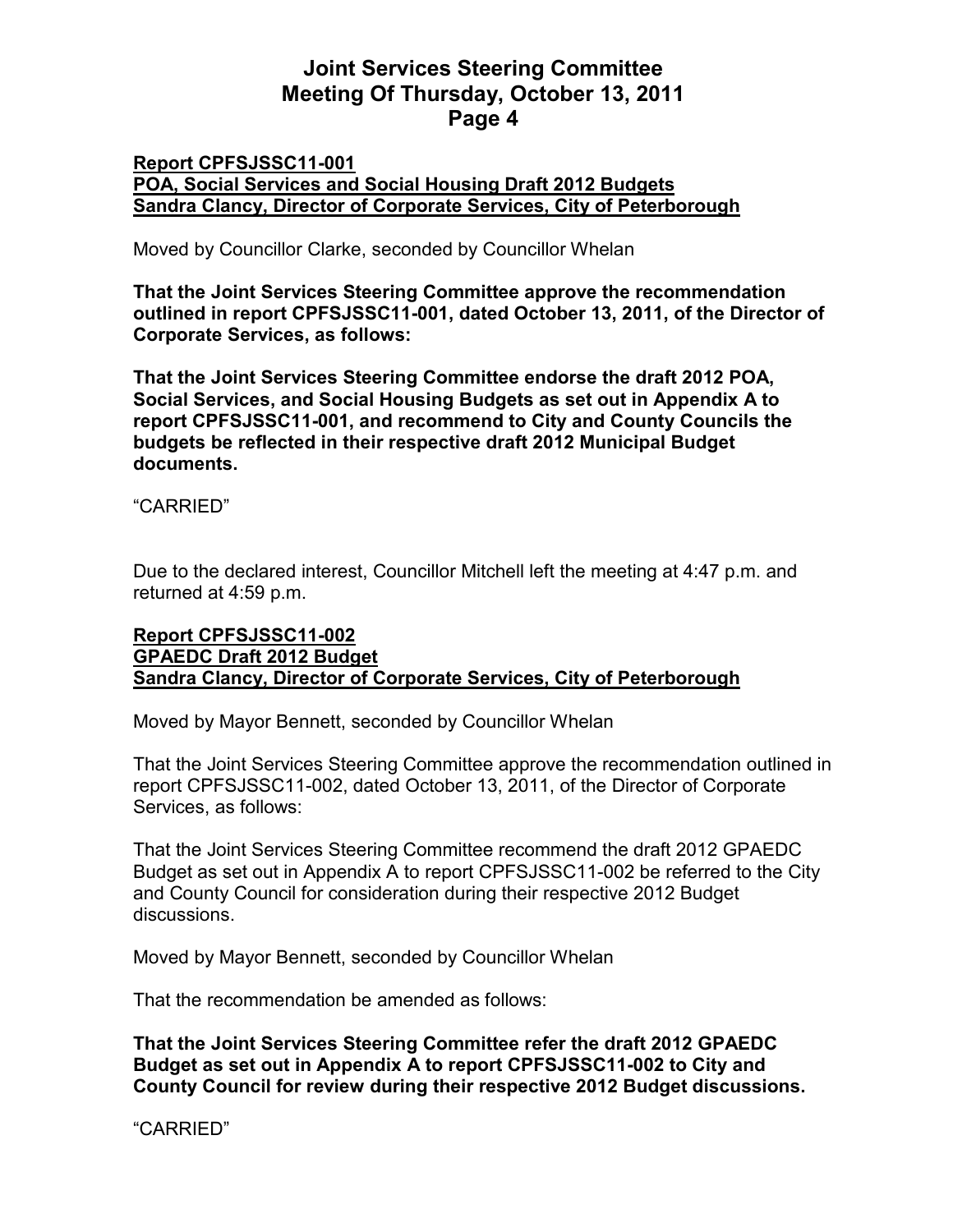#### **Report CSSSJSSC11-005 Social Assistance Review Commission Update Ken Doherty, Director of Community Services, City of Peterborough**

Ken Doherty and Linda Mitchelson, Manager Social Services Division provided an overview of the matter.

Moved by Mayor Bennett, seconded by Warden Jones

**That the Joint Services Steering Committee endorse the recommendation outlined in Report CSSSJSSC11-005 dated October 13, 2011 of the Director of Community Services, as follows:** 

**That Report CSSSJSSC11-005 be received for information.** 

"CARRIED"

## **Report CSSSJSSC11-006 Beyond the Budget - Additional Requests for 2012 Ken Doherty, Director of Community Services, City of Peterborough**

Moved by Mayor Bennett, seconded by Warden Jones

## **That report CSSSJSSC11-006 be referred to both City and County Councils for consideration in the 2012 budget process.**

"CARRIED"

## **Report CSSSJSSC11-008 Community Social Plan Update Ken Doherty, Director of Community Services, City of Peterborough**

Moved by Councillor Whelan, seconded by Mayor Bennett

**That the Joint Services Steering Committee endorse the recommendation outlined in Report CSSSJSSC11-008 dated October 13, 2011, of the Director of Community Services, as follows:** 

**That the Community Social Plan Update Report be received for information.**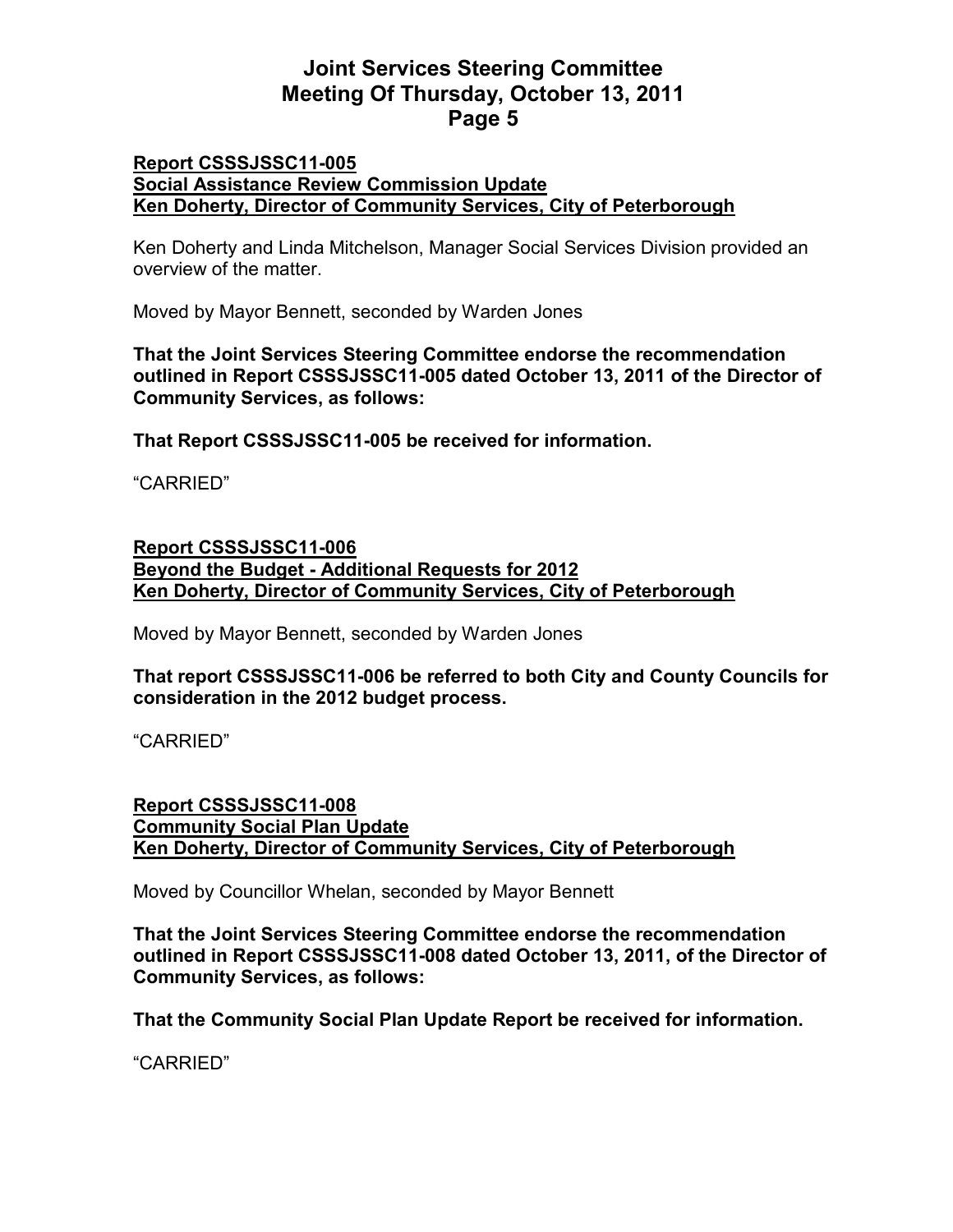#### **Report CSSSJSSC11-009 Early Learning Update Ken Doherty, Director of Community Services, City of Peterborough**

Moved by Warden Jones, seconded by Councillor Clarke

**That the Joint Services Steering Committee endorse the recommendation outlined in Report CSSSJSSC11-009 dated October 13, 2011, of the Director of Community Services, as follows:** 

**That the Early Learning Update Report be received for information.** 

"CARRIED"

## **Report PLHDJSSC11-03 Competitive Bidding for Social Housing Insurance Malcolm Hunt, Director of Planning and Development, City of Peterborough**

Moved by Mayor Bennett, seconded by Councillor Mitchell

**That Joint Services Steering Committee approve the recommendation outlined in Report PLHDJSSC11-03 dated October 13, 2011, of the Director of Planning and Development Services, as follows:** 

**That Report PLHDJSSC11-03 Competitive Bidding for Social Housing be received for information and referred to the respective Councils for consideration.** 

"CARRIED"

Moved by Councillor Whelan, seconded by Mayor Bennett

## **That staff draft a letter to the Province of Ontario stating the concerns regarding Community (Social) Housing Insurance.**